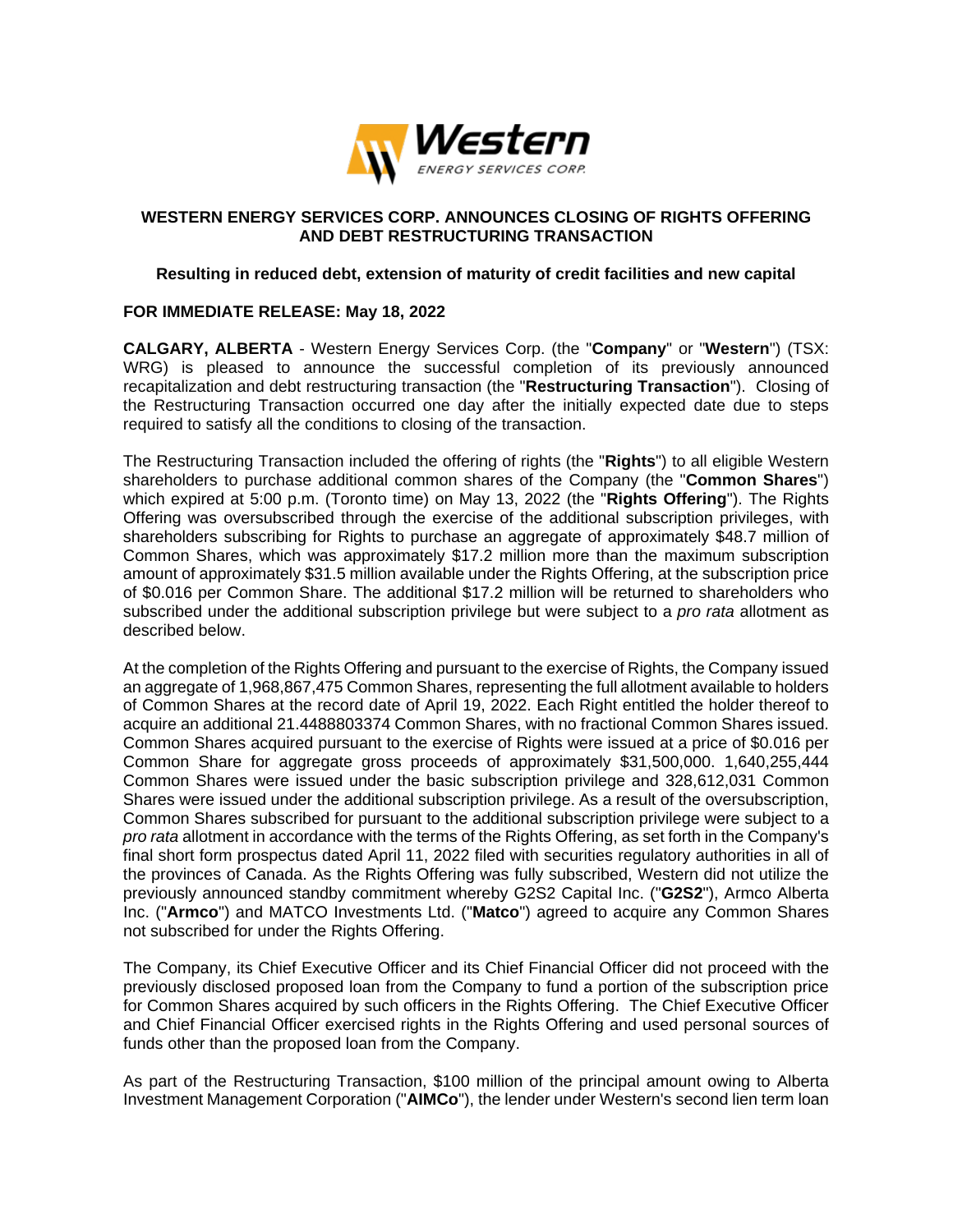facility (the "**Second Lien Facility**"), was converted into 2 billion Common Shares at a conversion price of \$0.05 per Common Share (the "**Debt Exchange**"), resulting in AIMCo holding approximately 49.7% of the Common Shares. In addition, \$10 million of the proceeds from the Rights Offering was paid by Western to AIMCo to further reduce the principal amount outstanding under the Second Lien Facility, with the remaining \$21.5 million of the proceeds, net of expenses of the Restructuring Transaction, to be used primarily for upgrades to the rig fleet, as well as for general corporate purposes.

Concurrent with the Debt Exchange and the repayment of \$10 million of the principal amount of the Second Lien Facility from the proceeds of the Rights Offering, the Second Lien Facility was amended to provide for an extension of the maturity of the remaining principal amount of the Second Lien Facility from January 31, 2023 to May 18, 2026; and an increase in the interest rate from 7.25% to 8.5%.

In addition, the previously announced amendments to the Company's senior secured credit facilities (the "**Senior Facilities**") took effect on May 18, 2022. The amendments to the Senior Facilities include: (a) an extension of the maturity of the Senior Facilities from July 1, 2022 to May 18, 2025, (b) a reduction in the amount available under the Senior Facilities from \$60 million to \$45 million, and (c) revisions to certain financial covenants.

Concurrent with closing of the Debt Restructuring, the Company, AIMCo, G2S2, Armco, Matco and Ronald P. Mathison entered into an investor rights agreement pursuant to which AIMCo was granted the right to nominate two directors for election to Western's board for so long as AIMCo's shareholding percentage of the Company is 30% or greater. As a result, Western's directors approved the appointment of two nominees designated by AIMCo to the board of directors of the Company. AIMCo's nominees, Trent Boehm and Colleen Cebuliak, will join the board of directors of the Company effective May 24, 2022. The Company and AIMCo also entered into a registration rights agreement pursuant to which AIMCo was granted the right to cause the Company to file a prospectus to facilitate the sale of its Common Shares in a public offering, or to allow it to participate in a public offering of Common Shares by the Company, in each case subject to certain customary restrictions and limitations.

Given the very large number of Common Shares issued pursuant to the Restructuring Transaction, the Company anticipates that it will seek approval at its next annual general meeting, for a consolidation of its Common Shares. Whether the Company proceeds with a consolidation, and the proposed consolidation ratio (or range of ratios) to be put forward for approval, will be determined in advance of the annual general meeting.

Copies of the amended Second Lien Facility, the amendment to the Senior Facilities, the Investor Rights Agreement and the Registration Rights Agreement will be filed under the Company's profile on SEDAR at www.sedar.com.

The Company registered the offer and sale of the Common Shares issuable on exercise of the Rights on a Form F-7 registration statement (File No. 333-264003) under the U.S. Securities Act of 1933, as amended, a copy of which can be found at www.sec.gov and may also be obtained by contacting Computershare Investor Services Inc. at 1-800-564-6253 or by email at corporateactions@computershare.com.

**This news release shall not constitute an offer to sell or the solicitation of an offer to buy, nor shall there be any sale of securities of the Company in any province, state or jurisdiction in which such offer, solicitation or sale would be unlawful prior to the registration or qualification under the securities laws of any such province, state or jurisdiction.**